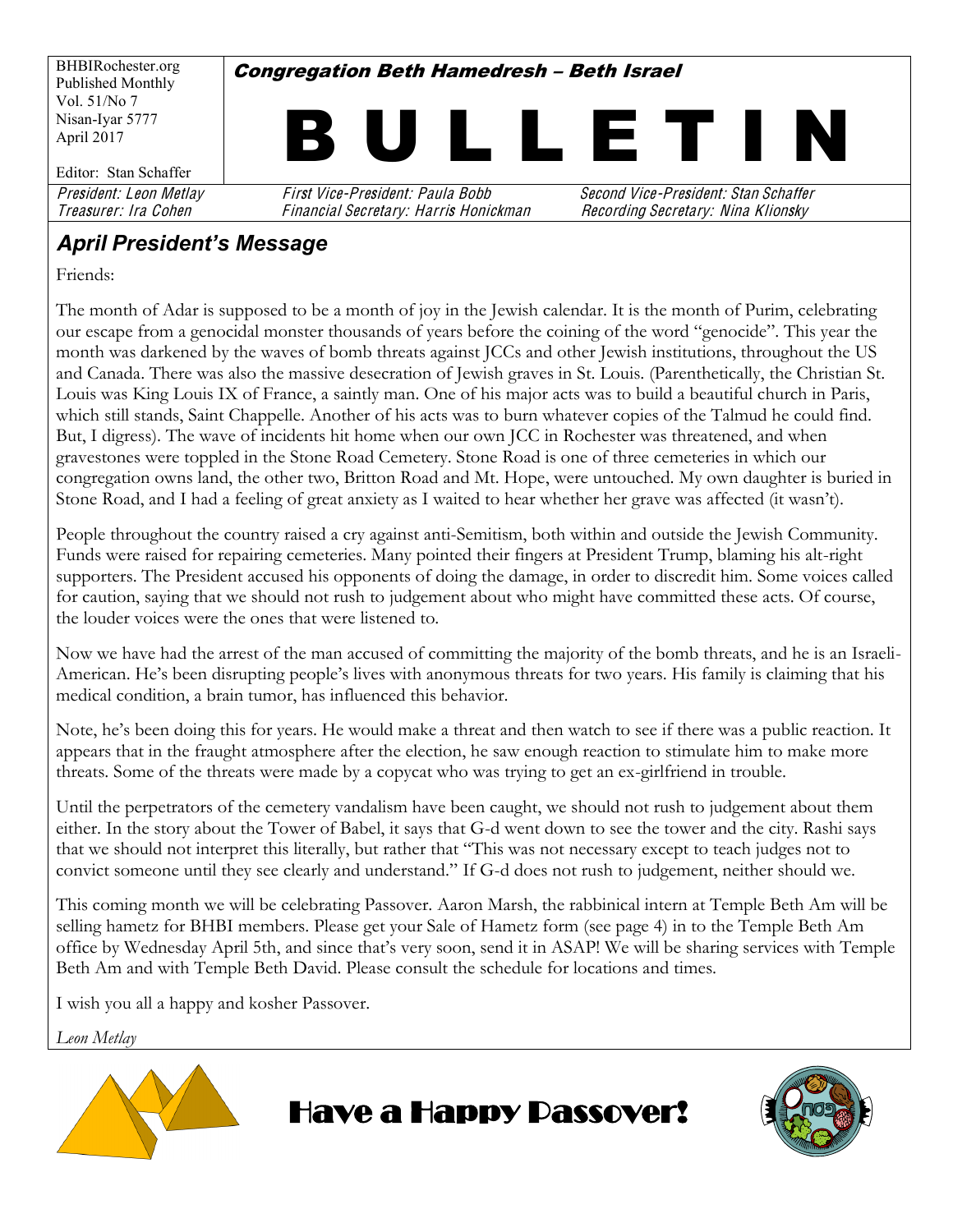# BHBI CAL ENDAR OF EVENTS - APRIL 2016

| Saturday  | Apr 1               | 9:30 AM   | Shabbat Morning Service Torah: Vayikra                                                                                            |  |  |  |  |
|-----------|---------------------|-----------|-----------------------------------------------------------------------------------------------------------------------------------|--|--|--|--|
| Sunday    | Apr 2               | 9:00 AM   | Service, Breakfast and Discussion                                                                                                 |  |  |  |  |
| Monday    | Apr 3               | 7:30 PM   | BHBI Board of Trustees Meeting - NOTE DATE OF MEETING                                                                             |  |  |  |  |
| Saturday  | Apr 8               | 9:30 AM   | Joint Shabbat Morning Service with Temple Beth Am at BHBI<br>Torah: Tzav                                                          |  |  |  |  |
| Sunday    | Apr 9               | 9:00 AM   | Service and Discussion                                                                                                            |  |  |  |  |
| Tuesday   | Apr 11              | 9:00 AM   | Joint Passover 1 <sup>st</sup> Day Service with Temple Beth David and Temple Beth<br>Am at Beth David (TBK Room 200)              |  |  |  |  |
| Wednesday | Apr 12              | 9:00 AM   | Joint Passover 2 <sup>nd</sup> Day Service with Temple Beth David and Temple Beth<br>Am at BHBI                                   |  |  |  |  |
| Friday    | Apr 14              | 7:00 PM   | Joint Shabbat Evening Service with Temple Beth Am at Beth Am (TBK)<br>Room 103)                                                   |  |  |  |  |
| Saturday  | Apr 15              | 9:00 AM   | <b>Shabbat Morning Service</b><br><b>Shabbat Passover</b>                                                                         |  |  |  |  |
| Sunday    | Apr 16              | $9:00$ AM | Service, Breakfast and Discussion                                                                                                 |  |  |  |  |
|           |                     | 7:00 PM   | Joint Erev Passover 7 <sup>th</sup> Day Service with Temple Beth David and Temple<br>Beth Am at Beth David (TBK Room 200)         |  |  |  |  |
| Monday    | Apr 17              | 9:30 AM   | Joint Passover 7 <sup>th</sup> Day Service with Temple Beth David and Temple Beth<br>Am at Beth Am (TBK Room 103)                 |  |  |  |  |
|           |                     | 7:00 PM   | Joint Erev Passover 8 <sup>th</sup> Day Service and Yizkor with Temple Beth David<br>and Temple Beth Am at Beth Am (TBK Room 103) |  |  |  |  |
| Tuesday   | Apr 18              | 9:00 AM   | Joint Passover 8 <sup>th</sup> Day Service and Yizkor with Temple Beth David and<br>Temple Beth Am at BHBI                        |  |  |  |  |
| Wednesday | Apr 19              | 7:30 PM   | Small Conservative Synagogue Collaborative Torah Study at BHBI                                                                    |  |  |  |  |
| Saturday  | Apr 22              | 9:30 AM   | Torah: Shemini<br><b>Shabbat Morning Service</b><br>Blessing of the New Month                                                     |  |  |  |  |
| Sunday    | Apr 23              | 9:00 AM   | Service, Breakfast and Discussion                                                                                                 |  |  |  |  |
| Saturday  | Apr 29              | 10:00 AM  | Joint Shabbat Morning Service with Temple Beth Am at Beth Am (TBK<br>Room 103)<br>Torah: Tazria-Metzora                           |  |  |  |  |
| Sunday    | Apr $3\overline{0}$ | 9:00 AM   | Service, Breakfast and Discussion                                                                                                 |  |  |  |  |

#### **SHABBAT CANDLELIGHTING TIMES**

Friday, Apr.  $7 - 7:25$  PM Friday, Apr.  $14 - 7:33$  PM Friday, Apr.  $21 - 7:42$  PM Friday, Apr. 28 - 7:50 PM

#### **MAKE YOUR PURCHASES AT AMAZON.COM AND SUPPORT BHBI AT THE SAME TIME!**

Why not contribute to BHBI while making on-line purchases? It's easy to make purchases on-line at Amazon.com and support BHBI financially at the same time. Just go to the BHBI web page at [www.BHBIRochester.org](http://www.bhbirochester.org/) and click on the Amazon.com link. Each time you make a purchase after linking to Amazon.com from our web page, BHBI gets a percentage of the purchase price. The more you buy in this way, the more BHBI makes!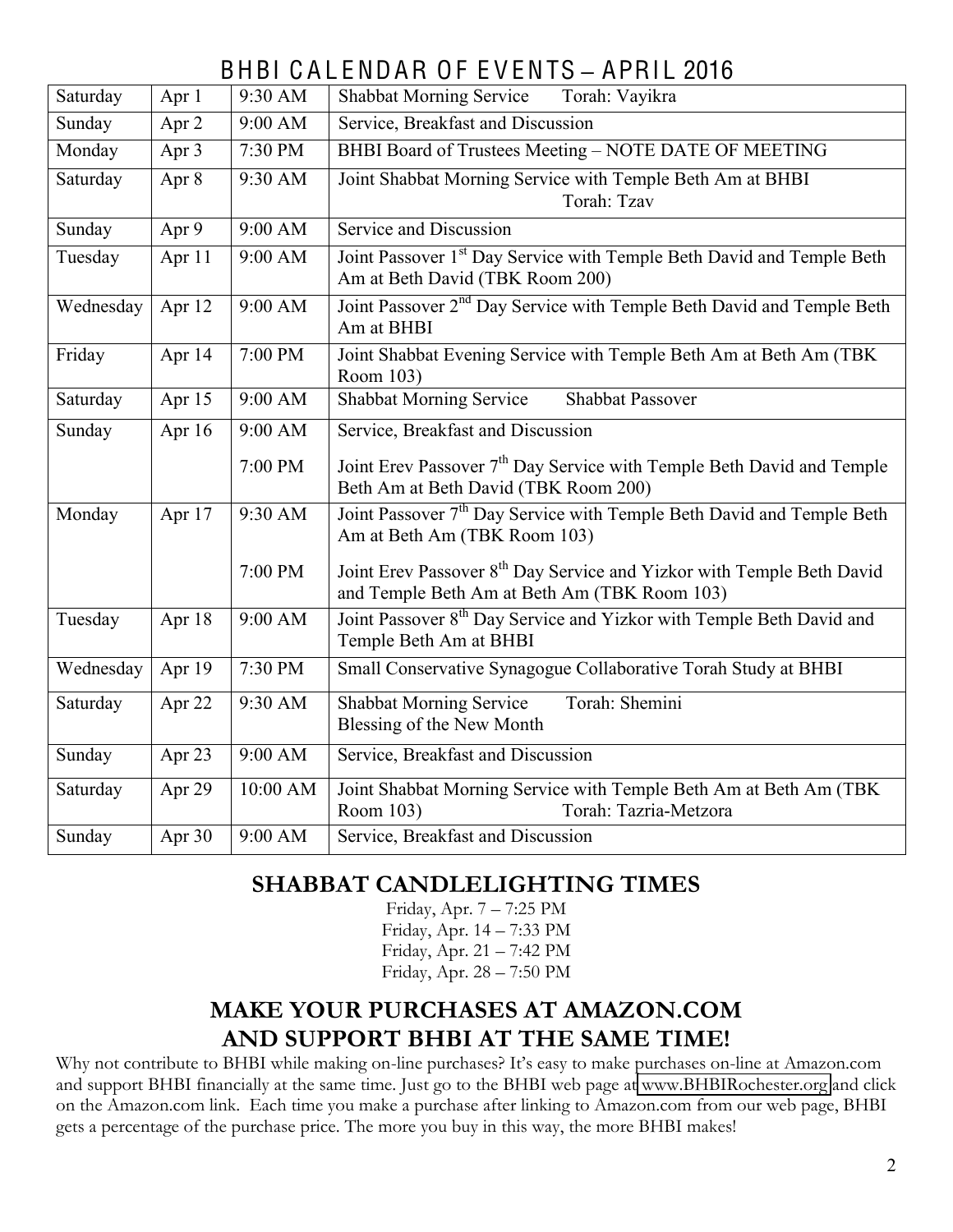#### **DONATIONS THANK YOU FOR YOUR GENEROSITY!**

#### **GENERAL FUND**

In memory of Max Levy *Rose Israel and Marjorie Beldue*

In memory of Harry Aranow *Eileen and Dennis Kovel*

In memory of Lillian Levy *Rose Israel and Marjorie Beldue*

In honor of the birth of James Allen Metlay-Schotts *Ruth and Steve Teitel Ira Cohen*

#### **CONGRATULATIONS**

Congratulations to Hannah Metlay and Thomas Schotts on the birth of their son, James Allen Metlay-Schotts, and Mazel Tov also to grandparents Leon Metlay and Nina Klionsky and to great-grandparents Katharine Metlay and Dr. Bernard Klionsky.

## **THANK YOU TO OUR KIDDUSH SPONSORS FOR THE MONTH OF MARCH**

| March 4  | Katharine Metlay in memory of her husband, Max Metlay                        |
|----------|------------------------------------------------------------------------------|
| March 11 | Leon Metlay and Nina Klionsky in honor of the birth of their grandson, James |
| March 18 | The Congregation                                                             |
| March 25 | Tamara Strubel in memory of her mother, Lea Kron                             |

### **GOODSEARCH.COM**

Goodsearch.com is an on-line internet search program that pays non-profit organizations like BHBI a fee every time someone uses their search service. Go to [www.goodsearch.com,](http://www.goodsearch.com/) enter the search term that you want and put in BHBI on the line where it says Who Do You Goodsearch For? BHBI will benefit from each search you make!

### **SMALL CONSERVATIVE SHUL COLLABORATIVE TORAH STUDY**

This month's Small Conservative Shul Collaborative Torah Study session will be held at BHBI on Wednesday, April 12th at 7:30 p.m. at BHBI. Come and bring your friends. Everyone is welcome! If you haven't attended before, give it a try  $-$  you will definitely enjoy the lively discussion.

#### **BHBI WEBSITE**

Have you checked out the BHBI web site lately? If you haven't there is a lot that you're missing. The web site at [www.BHBIRochester.org](http://www.bhbirochester.org/) provides information about many aspects of our congregation, lists the BHBI calendar, has electronic versions of this and previous bulletins going back several years, has an extensive history of our congregation along with historic photos, includes photos from several BHBI dinners, picnics and other special events, and has the unique Adon Olam Songbook with information on over 100 melodies for Adon Olam.

# **EVENTS IN THE COMMUNITY**

**PIANO RECITAL** - The Hochstein School of Music presents "Spotlight on Faculty - An Evening with the Boys" on Thursday, April 6<sup>th</sup> at 7 pm. Hochstein faculty member, BHBI member and pianist Paula Bobb performs "An Ode to Grief, Beauty and Love" featuring beautiful, playful and powerful music of several classical composers.

**COMMUNITY-WIDE YOM HA-SHOAH (HOLOCAUST MEMORIAL DAY) COMMEMORATION ²** The event will be held at the JCC on Sunday, April 23<sup>rd</sup> at 4 pm.

**LEON KATZEN MEMORIAL LECTURE – Featuring Daniel Pipes. The event will be held at Congregation** Beth Shalom on Tuesday, April 25<sup>th</sup> at 7:30 pm. It is free and there will be a reception following the lecture.

COMMUNITY-WIDE YOM HA-ZICHARON (MEMORIAL DAY FOR ISRAEL'S SOLDIERS) **COMMEMORATION –** The event will be held at Temple Sinai on Sunday, April  $30<sup>th</sup>$  at 5 pm.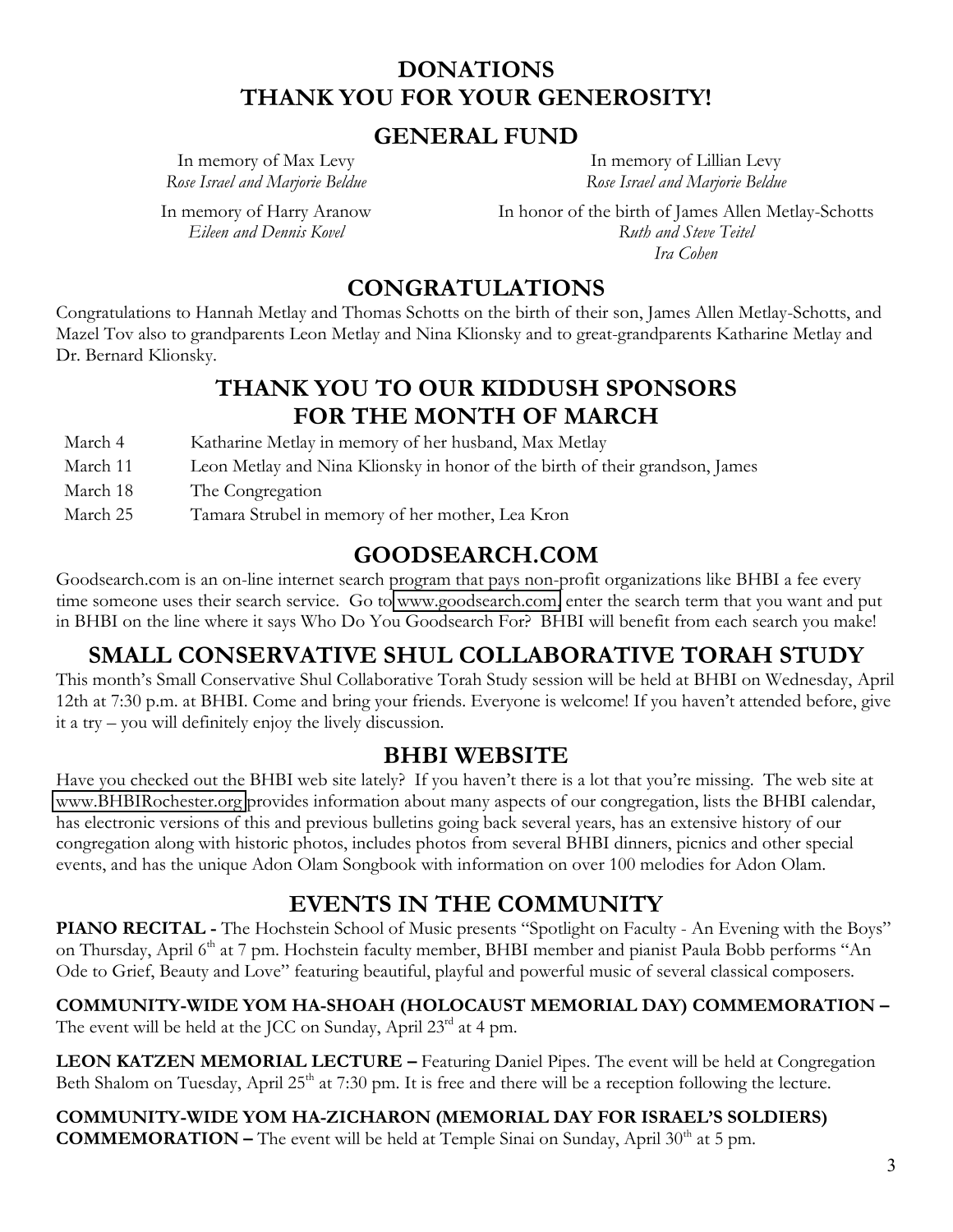#### **SALE OF HAMETZ FORM**

# שטר הרשאה - א'

Note: If possible, all hametz – food not acceptable during Pesah (Passover), or materials containing such unacceptable food – should be destroyed or given away before the holiday begins. Should this be impossible, the hametz may be stored in such a way that we are sure not to use it during the holiday and its actual ownership is transferred to a non-Jew until the holiday ends. Please complete the form below and return to Temple Beth Am, 2131 Elmwood Ave., Rochester, NY 14618 to be in the office no later than Wednesday, April 5, 2017.

KNOW ALL PEOPLE BY THESE PRESENTS: That I, the undersigned do here by make and appoint Aaron Marsh, Rabbinical Intern, my true and lawful representative to act in my place and stead, for me and in my name and in my behalf, to sell all *hametz* owned and possessed by me, knowingly or unknowingly, as stated in the Torah and defined by the sages of Israel (e.g., hametz; hashash hametz - suspect hametz; and all kinds of ta'arovet hametz – hametz mixtures); also, hametz that tends to harden and to adhere to the surface of pans, pots, or other cooking or eating utensils, of whatsoever nature, and to lease all places wherein the aforementioned *hametz* owned or possessed by me may be found, especially in the premises located at (your address)

Aaron Marsh has the full authority and power to sell said *hametz* and to lease said place or places where in said hametz may be found, upon terms and conditions as discretion dictates. Aaron Marsh has the full power and authority to assign or appoint a substitute or substitutes to act in my behalf with all the same powers and authority that I have invested in Aaron Marsh, and I do hereby ratify and confirm all that Aaron Marsh or a rabbinic substitute lawfully does or causes to be done by virtue of these presents.

 **And to this I affix my signature on this, the \_\_\_\_\_ day of March/April (circle month) in the year 2017.**

**Signature:** 

 **Name: \_\_\_\_\_\_\_\_\_\_\_\_\_\_\_\_\_\_\_\_\_\_\_\_\_\_\_\_\_\_\_\_\_\_\_\_\_**

 **Address: \_\_\_\_\_\_\_\_\_\_\_\_\_\_\_\_\_\_\_\_\_\_\_\_\_\_\_\_\_\_\_\_\_\_\_\_\_\_\_\_\_\_\_\_\_\_\_\_\_\_\_\_\_\_\_\_\_\_**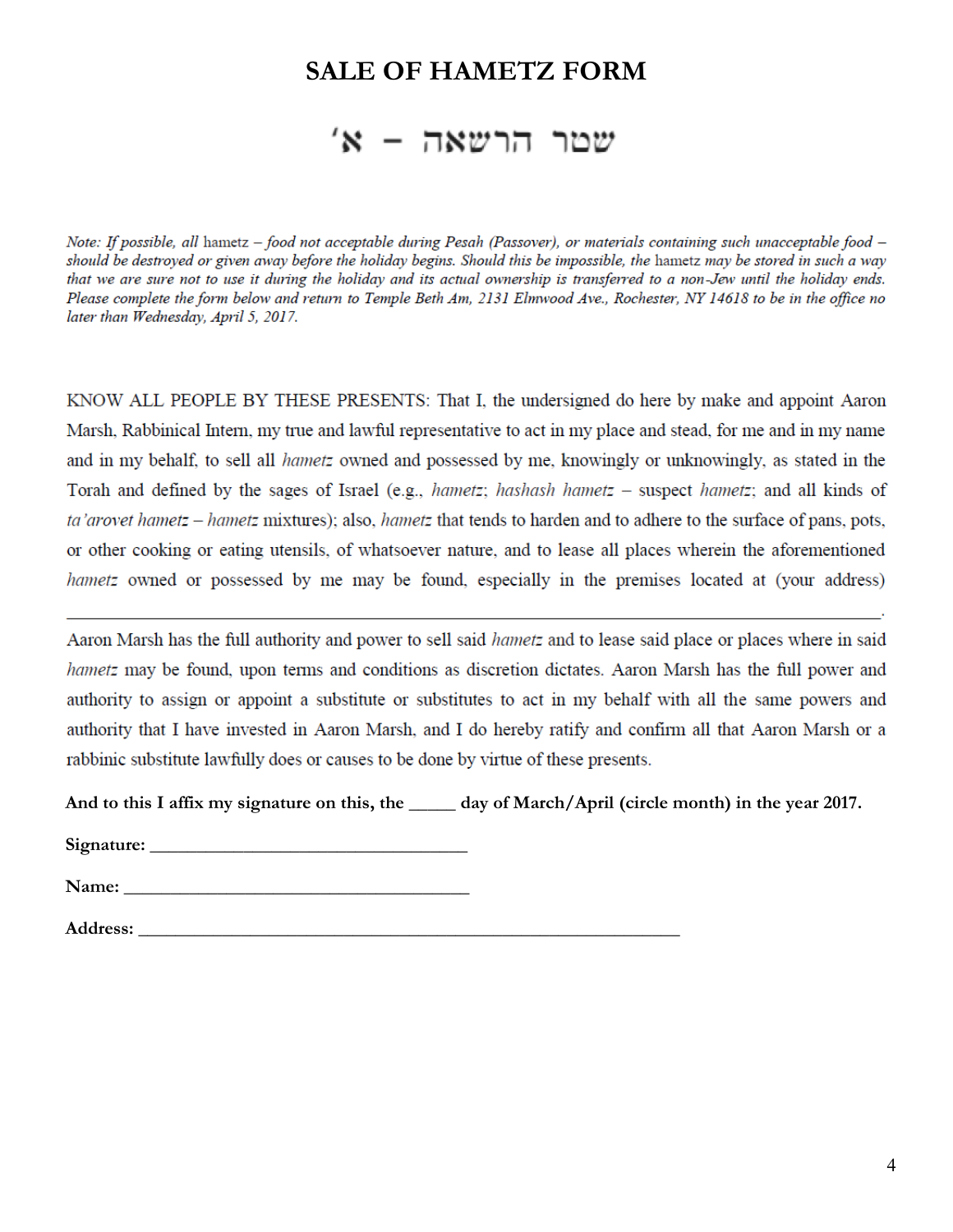### **YAHRZEITS**

At the following Shabbat Services, we will read the names of our late loved ones whose Yahrzeits will occur on that Shabbat or during the following week.

| March 31-April 1                                                                                                | Nisan                        | April 7-8                                                                                                                                               | C)<br>Nisan                                        | April 14-15                                                                                                                                                                                                        | Nisan                                                          | April 21-22                                                                                                                                                  | Nisan<br>-Ivar                           |
|-----------------------------------------------------------------------------------------------------------------|------------------------------|---------------------------------------------------------------------------------------------------------------------------------------------------------|----------------------------------------------------|--------------------------------------------------------------------------------------------------------------------------------------------------------------------------------------------------------------------|----------------------------------------------------------------|--------------------------------------------------------------------------------------------------------------------------------------------------------------|------------------------------------------|
| Gertrude Kleinstein*<br>Rachael Weinstein*<br>Esther Bertman *<br>Max Block<br>Seymour Ouzer*<br>Morris Lipman* | 5<br>5<br>8<br>8<br>10<br>11 | Helen Neiman Goldman*<br>Sylvia Kowal<br>Harry Toker<br>Leo Buchbinder*<br>Michael Kron<br>Sol Levin*<br>Rose Jossem*<br>Judith Potter*<br>Louis Cohen* | 14<br>14<br>14<br>15<br>15<br>15<br>16<br>16<br>18 | David Morris*<br>Jacob Weinrib*<br>Beatrice Goldstein*<br>Benjamin Ritter<br>Yetta Levine*<br>Evelyn Maimon<br>Simon Finkelman<br><b>Blache Levitz</b><br>Louis Priceman*<br>Dorothy Riwkin*<br>Samuel B. Spiller* | 20<br>20<br>21<br>21<br>22<br>23<br>24<br>25<br>25<br>25<br>25 | Arthur Weinberger*<br>Alexander Greenbaum*<br>Esther Gurian*<br>Ethel L. Goldstein*<br>Hyman Rothschild*<br>Karen Schulman<br>Louis Goldberg*<br>April 28-29 | 26<br>27<br>27<br>28<br>29<br>30<br>Iyar |
| *Denotes name<br>memorialized on<br><b>BHBI</b> Memorial<br>Plaque                                              |                              |                                                                                                                                                         |                                                    |                                                                                                                                                                                                                    |                                                                | Louis Goldman*<br>Beverly Honickman<br>Hyman Goldberg*<br>Morton Lewis<br>Harry Gordon*<br>Abraham Mosheh<br>Malina*<br>Minnie Rothbard                      | 3<br>4<br>6<br>6<br>7<br>7<br>9          |

We pray that our mourners will be comforted among all the mourners of Zion and Jerusalem and that the memory of the deceased continues to be a blessing to all who knew them.

# **MEMORIAL PLAQUES**

You can also memorialize a friend or loved one on a BHBI memorial plaque. Our memorial plaques are very reasonably priced. For more information, contact Stan Schaffer at 473-8072 or [stanschaffer@frontiernet.net](mailto:stanschaffer@frontiernet.net)



So far our *TOPS* Gift Card fundraiser has been quite successful. Remember, *TOPS* Gift Cards are now available through BHBI in \$50 denominations. To purchase *TOPS* Gift Cards, contact Stan Schaffer at 473-8072 or by e-mail at stanschaffe[r@fronti](mailto:stanschaffer@frontiernet.net)ernet.net

### **CEMETERY PLOTS**

Did you know that BHBI has designated sections at Stone Road, Britten Road and Mt. Hope Cemeteries and that we sell cemetery plots? If you would like more information, contact Steve Teitel.

# **AD SPONSORS**

We are always looking for additional businesses that are interested in placing an ad in the BHBI Bulletin. If you know of someone whose business or company may be interested, contact Stan Schaffer at 473-8072 or by e-mail at [stanschaffer@frontiernet.net](mailto:stanschaffer@frontiernet.net)